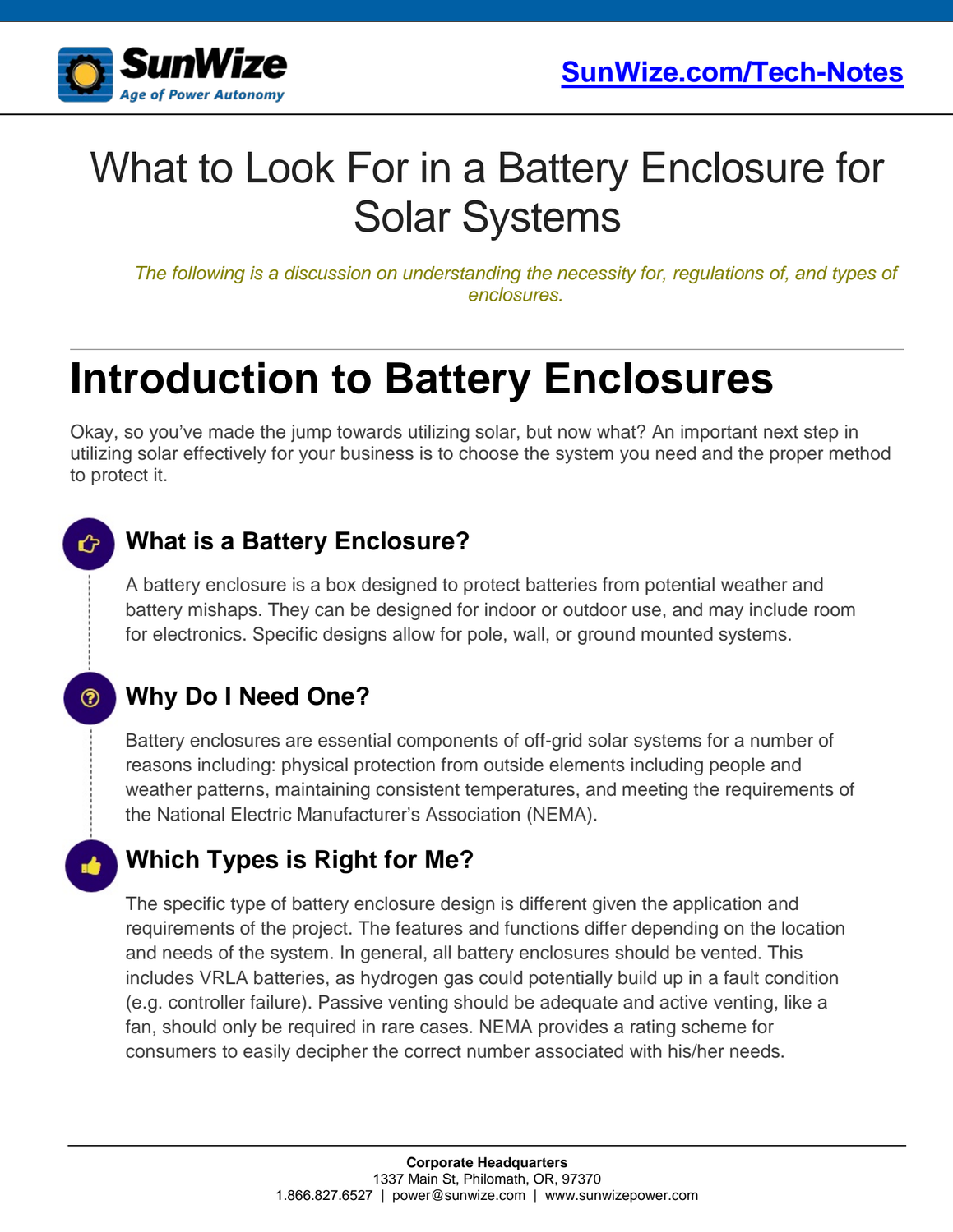

# **Rating Schemes**

Two common methods of measuring the quality of protection offered by battery enclosures are the Ingress Protection Rating and the NEMA rating. IP and NEMA ratings are similar yet different; the NEMA code of protection can be said to be equivalent to the IP rating, but the same does not hold true for the IP rating.

#### **Ingress Protection Rating**

The IP rating is a standard evaluation of battery enclosures common in Europe. The given value contains 2-3 numbers to depict the level of protection from solid foreign objects and water.



[Click here](https://www.sunwize.com/wp-content/uploads/2017/09/nemaenc.jpg) to see the relationships between IP ratings and NEMA Ratings!

#### **NEMA Rating**

The NEMA rating on the other hand is commonly used in North America. It considers the IP rating as well as other specifiers such as corrosion and construction details. The scale ranges from 1-13 with 7-10 being designed for Hazardous Locations and 1-6, 11-13 designed for Non-Hazardous Locations.

These are the types of NEMA enclosure ratings, and their various forms of protection in outdoor nonhazardous locations. **All SunWize enclosures are designed to NEMA3R, which provides a high degree of protection from the elements in rugged and exposed outdoor locations**.

| Table 2<br>[From NEMA 250-2003]<br>Comparison of Specific Applications of Enclosures<br>for Outdoor Nonhazardous Locations |                          |              |              |           |           |              |   |              |   |    |
|----------------------------------------------------------------------------------------------------------------------------|--------------------------|--------------|--------------|-----------|-----------|--------------|---|--------------|---|----|
| Provides a Degree of Protection Against<br>the Following Conditions                                                        | <b>Type of Enclosure</b> |              |              |           |           |              |   |              |   |    |
|                                                                                                                            | 3                        | 3X           | $3R^*$       | $3RX*$    | 3S        | 3SX          | 4 | 4X           | 6 | 6Р |
| Access to hazardous parts                                                                                                  | X                        | X            | X            | X         | X         | X            | X | $\mathsf{x}$ | X | X  |
| Ingress of water (Rain, snow, and sleet **)                                                                                | X                        | $\mathsf{x}$ | $\mathsf{x}$ | X         | X         | $\mathsf{x}$ | X | X            | X | X  |
| Sleet ***                                                                                                                  | $\cdots$                 | $\cdots$     |              | $\ddotsc$ | X         | X            | . |              |   |    |
| Ingress of solid foreign objects (Windblown)<br>dust, lint, fibers, and flyings)                                           | X                        | $\mathsf{x}$ |              |           | X         | X            | X | X            | X | X  |
| Ingress of water (Hosedown)                                                                                                | .                        |              |              |           |           |              | X | X            | X | X  |
| Corrosive agents                                                                                                           |                          | X            |              | X         | $\ddotsc$ | X            | . | X            |   | X  |
| Ingress of water (Occasional temporary<br>submersion)                                                                      |                          |              |              | .         |           |              |   |              | X | X  |
| Ingress of water (Occasional prolonged<br>submersion)                                                                      | $\cdot$ .                |              |              |           |           |              |   |              |   | X  |

\*\*\* External operating mechanisms are operable when the enclosure is ice covered.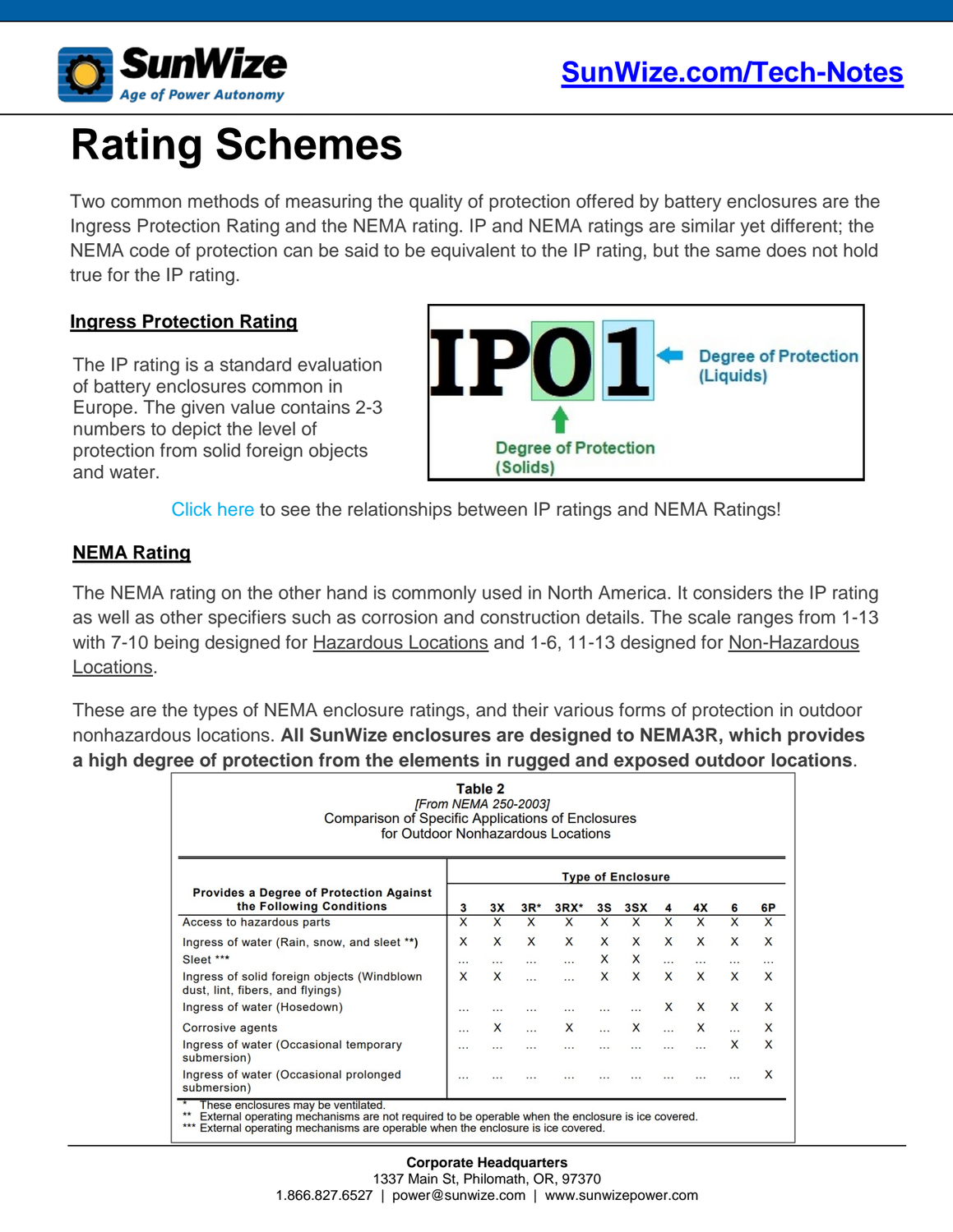



# **Indoor, Outdoor, and Side of Pole (SOP)**

### Indoor Enclosures

Indoor enclosures may not have complex designs. Due to the simple features required of an indoor enclosure, it may only be composed of a battery rack with panels attached to it. In most cases, the indoor enclosure only needs to prevent things from falling onto the battery, so typically a NEMA 1 rating is fine. The enclosure may need to be externally vented depending on the building requirements that house the battery. In most industrial applications, if the batteries are installed in a dedicated space, a separate enclosure is not required.



### Outdoor Enclosures

Indoor enclosures may not have complex designs. Due to the simple features required of an indoor enclosure, it may only be composed of a battery rack with panels attached to it. In most cases, the indoor enclosure only needs to prevent things from falling onto the battery, so typically a NEMA 1 rating is fine. The enclosure may need to be externally vented depending on the building requirements that house the battery. In most industrial applications, if the batteries are installed in a dedicated space, a separate enclosure is not required.